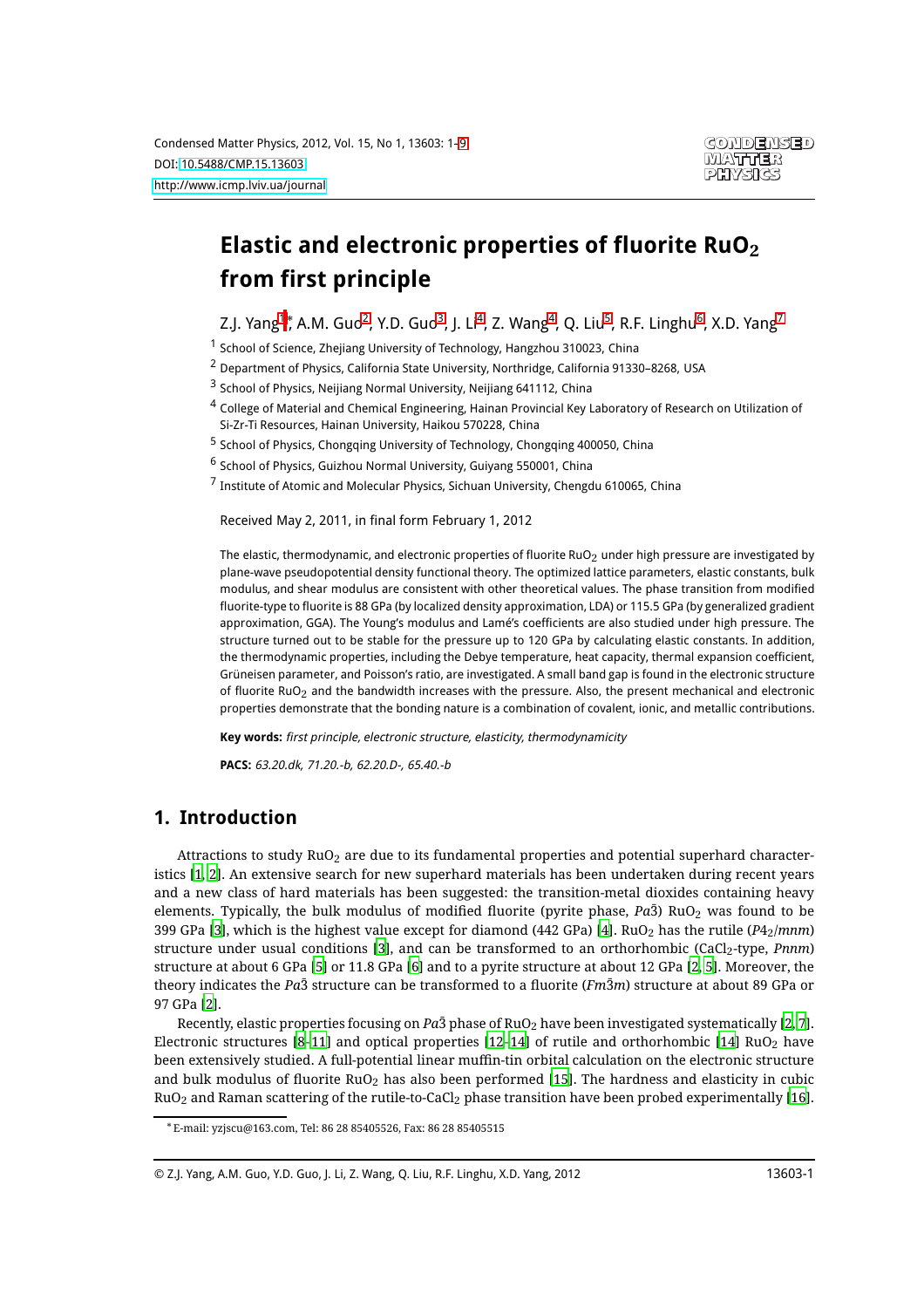Previous investigations on fluorite RuO<sub>2</sub> are not complete and some problems remain unresolved. Many properties, such as the hardness, stabilization, elastic and thermodynamic properties *etc* under high pressure, are still unknown. To reveal the superhard characteristics appropriately, a detailed theoretical description of the elastic and electronic properties is necessary.

#### **2. Theoretical approaches**

In this work, all the calculations have been performed with CASTEP [\[17](#page-7-5), [18\]](#page-7-6). In the electronic structure calculations, we have used the non-local ultrasoft pseudopotential [\[19\]](#page-7-7), together with the revised Perdew-Burke-Ernzerhof (RPBE) generalized gradient approximation (GGA) exchange-correlation function [\[20\]](#page-7-8). Considering the computational cost, a plane-wave basis set with an energy cut-off of 600.0 eV [\[2\]](#page-6-1) has been applied, and the 12×12×12 Monkhorst-Pack mesh has been used for the Brillouin-zone (BZ) *k*-point sampling. Pseudo atomic calculations have been performed for Ru (4 $s^2 4 p^6 4 d^7 5 s^1$ ) and O (2 $s^2 2 p^4$ ), where the self-consistent convergence of the total energy is at  $5.0 \times 10^{-7}$  eV/atom.

### **3. Results and discussion**

In the equilibrium geometry calculations of fluorite  $RuO<sub>2</sub>$ , both the GGA and the LDA methods have been used. The bulk modulus ( $\overline{B_0}$ ) and its first-order pressure derivative ( $B'_0$  $_0^{\prime}$ ) by Murnaghan [\[21\]](#page-7-9) equation of state are listed in table [1.](#page-1-0)

<span id="page-1-0"></span>**Table 1.** The calculated lattice constants *a* (Å), phase transition pressure *Pt* (GPa) and elastic constants *c*11, *c*44, *c*12 (GPa) by LDA and GGA methods at 0 GPa and 0 K. The bulk modulus *B* and shear modulus *G* are calculated by the elastic constants. The bulk modulus *B*<sub>0</sub> (GPa) and its first-order pressure derivatives  $B'_{c}$  $_0^{\prime}$  are fitted by the Murnaghan equation of state.

|               | a      | $B_0$   | B'      | $P_t$ | $c_{11}$ | $c_{44}$ | $c_{12}$ | B      | G      |
|---------------|--------|---------|---------|-------|----------|----------|----------|--------|--------|
| LDA (present) | 4.7349 | 353     | 4.13    | 88    | 680.26   | 209.87   | 175.36   | 343.66 | 225.98 |
| GGA (present) | 4.8584 | 287     | 3.77    | 115.5 | 569.09   | 170.20   | 117.35   | 267.93 | 198.16 |
| $(LDA+GGA)/2$ | 4.7967 | 320     | 3.95    | 102   | 624.68   | 190.04   | 146.36   | 305.79 | 212.07 |
| [1, 22]       |        | 345     |         | 65    |          |          |          |        |        |
| $[2]$         | 4.743  | 384,351 | 3.5,4.2 | 89    |          |          |          |        |        |
| $[2]$         | 4.842  | 336,297 | 3.5,4.1 | 97    | 435      | 152      | 227      |        | 133    |
| $[15]$        |        | 343     |         |       |          |          |          |        |        |
| $[23]$        | 4.842  | 328     | 4.2     |       | 410.6    | 62       | 286.6    |        | 62     |

The LDA/CAPZ (embedded in CASTEP) calculations are performed using the same parameter input with GGA.

Figure [1](#page-2-0) suggests that a significant stiffer compressibility of 82.92% is obtained using LDA at 100 GPa as compared to GGA (80.27%). The volume compressibility (about 80%) is nearly the same as the ultra-stiff cubic TiO<sub>2</sub> at the same pressure [\[24](#page-7-12)]. The bulk modulus of the fluorite RuO<sub>2</sub> is 353 GPa (LDA) or 287 GPa (GGA), which is slightly smaller than that of the TiO<sub>2</sub> (282 GPa  $\div$  395 GPa). As the pressure is increased to 100 GPa, the approximation value of the normalized volume of diamond, *c*-BN, OsO<sub>2</sub>, and OsC, is 85%, 83%, 80%, and 84%, respectively [\[25](#page-7-13)–[27](#page-7-14)], which is slightly larger than the current calculations. As a comparison, figure [1](#page-2-0) shows the Ru-O bond length contraction with increasing the pressure. Similarly, a smaller Ru-O bond length contraction is obtained using LDA. In a word, the current Ru-O bond length contraction, using either LDA or GGA, is much smaller than that in volume contraction.

The calculated elastic constants of fluorite  $RuO<sub>2</sub>$  under different pressures are listed in table [2.](#page-2-1) Ac-cording to the generalized elastic stability criteria [\[28\]](#page-7-15)  $(c_{11} - c_{12} > 0, c_{11} + 2c_{12} > 0, c_{44} > 0)$  for cubic crystals, we can demonstrate that fluorite structure is elastic stable under 120 GPa. The larger  $c_{11}$  and smaller *c*<sup>12</sup> indicate the inter-atomic bonding along the *c*-axis stronger than that along the *a*-axis, consistent with the case of the larger bulk modulus *B* and the smaller shear modulus *G* over a wide pressure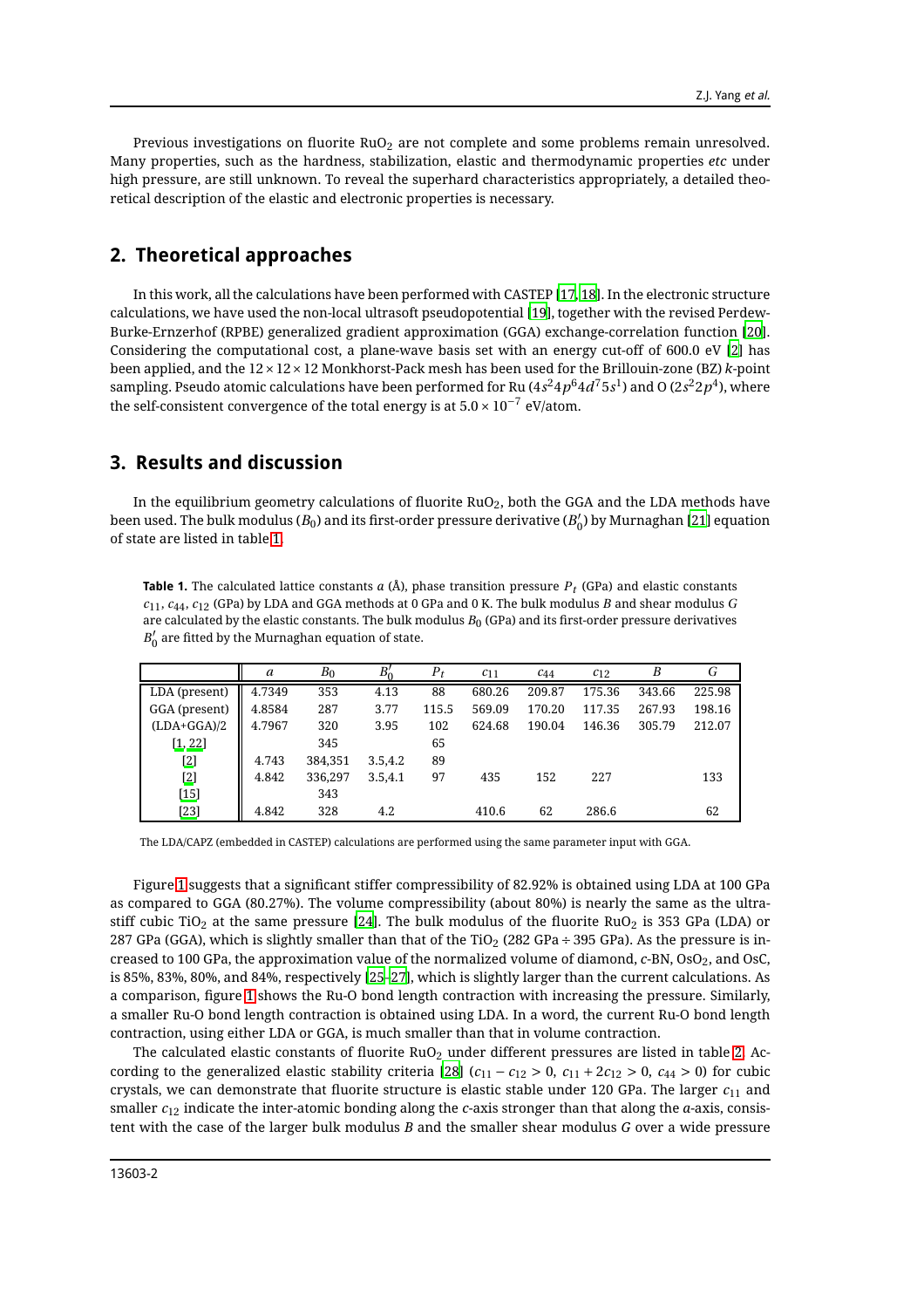

<span id="page-2-0"></span>**Figure 1.** Variation of the lattice volume (denoted by square and circle symbols) and the Ru-O bond length (denoted by triangle symbols) with pressure. They are normalized by  $X/X_0$ , where *X* and  $X_0$  are the lattice volume or Ru-O bond length at any given pressure and zero pressure at zero temperature.

range. Compared to  $c_{12}$  and  $c_{44}$ ,  $c_{11}$  varies largely by changing the pressure, meaning that it is more difficult to obtain the same strain from the longitudinal direction than from the transverse direction.

An estimate of the zero-temperature transition pressure between the *Pa*3 and *Fm*3 $m$  structures may be obtained from the usual condition of equal enthalpies, i.e., the pressure  $P$ , at which enthalpy  $H =$  $E + PV$  of both phases is the same. Our calculated  $Pa\overline{3} \rightarrow Fm\overline{3}m$  phase transition pressure is 115.5 GPa by GGA and 88 GPa by LDA, as shown in figure [2,](#page-3-0) in accordance with the theoretical values of 89 GPa [\[2\]](#page-6-1) and 97 GPa [\[2](#page-6-1)] but is greater than the predicted 65 GPa [\[1,](#page-6-0) [22](#page-7-10)].

Using the calculated elastic constants at 0 K and 0 GPa, we obtain the bulk moduli *B* of fluorite RuO<sub>2</sub>, with the values of 287 GPa (GGA) and 353 GPa (LDA), respectively, which is smaller than that of diamond (442 GPa [\[27](#page-7-14)]), although both of them have comparable compressibility at 100 GPa. The shear constant *c*<sup>44</sup> is 170.20 GPa (GGA), which is consistent with previous theoretical calculations 152 GPa [\[2\]](#page-6-1), 140 GPa [\[16](#page-7-4)], 147 GPa [\[16\]](#page-7-4), and experimental measurement 144 GPa [\[16\]](#page-7-4), but is larger than the other theoretical value 62 GPa [\[23\]](#page-7-11). In general, the shear modulus of cubic materials is slightly lower than the value of *c*<sup>44</sup> [\[16](#page-7-4)], whereas our calculation indicates the opposite case.

There have been proposals that the shear modulus may be a better index of hardness [\[29\]](#page-7-16). Our calcu-

| $\boldsymbol{P}$ | $V/V_0$ | $c_{11}$  | $c_{44}$ | $c_{12}$ | $C_V$   | Θ         | $\gamma$ | $\alpha$ | $\sigma$ |
|------------------|---------|-----------|----------|----------|---------|-----------|----------|----------|----------|
| $\mathbf{0}$     | 1       | 569.0981  | 170.2064 | 117.3517 | 47.1572 | 872.0784  | 0.7086   | 4.3589   | 0.2124   |
| 10               | 0.9725  | 618.5525  | 182.6494 | 142.5632 | 42.9681 | 905.9000  | 0.6871   | 3.5224   | 0.2247   |
| 20               | 0.9432  | 672.0389  | 203.7597 | 177.3234 | 37.9710 | 948.9614  | 0.6643   | 2.7310   | 0.2351   |
| 30               | 0.9719  | 724.0007  | 214.6731 | 213.0271 | 34.9787 | 976.2347  | 0.6447   | 2.2390   | 0.2498   |
| 40               | 0.8957  | 780.0562  | 227.5737 | 254.8032 | 32.0164 | 1004.6197 | 0.6276   | 1.8230   | 0.2638   |
| 50               | 0.8759  | 832.5314  | 239.1418 | 287.9699 | 29.2934 | 1031.9559 | 0.6124   | 1.5240   | 0.2724   |
| 60               | 0.8583  | 882.1365  | 250.6513 | 326.8776 | 27.0493 | 1055.4048 | 0.5989   | 1.2880   | 0.2820   |
| 70               | 0.8426  | 928.6125  | 258.9245 | 359.1524 | 25.1941 | 1075.4502 | 0.5870   | 1.1170   | 0.2894   |
| 80               | 0.8278  | 985.5626  | 273.7571 | 401.9691 | 22.7703 | 1103.0287 | 0.5757   | 0.9278   | 0.2965   |
| 90               | 0.8153  | 1024.6117 | 279.8891 | 438.2222 | 21.7231 | 1115.3097 | 0.5663   | 0.8321   | 0.3043   |
| 100              | 0.8027  | 1066.3426 | 285.4165 | 469.7282 | 20.5262 | 1129.5911 | 0.5568   | 0.7442   | 0.3102   |
| 110              | 0.7913  | 1111.9641 | 294.8567 | 508.1361 | 19.1198 | 1146.9061 | 0.5482   | 0.6525   | 0.3159   |
| 120              | 0.7806  | 1156.7986 | 294.2600 | 540.1705 | 18.4615 | 1154.9119 | 0.5401   | 0.5986   | 0.3227   |
|                  |         |           |          |          |         |           |          |          |          |

<span id="page-2-1"></span>**Table 2.** The calculated (by GGA method) elastic constants *c*11, *c*44, *c*12 (GPa), heat capacity *CV* (J· mol−<sup>1</sup> ·K −1 ), Debye temperature Θ (K), Grüneisen parameter *γ*, thermal expansion coefficient *α*  $(10^{-5} \text{ K}^{-1})$  and Poisson's ratio  $\sigma$  over a wide pressure range at zero temperature.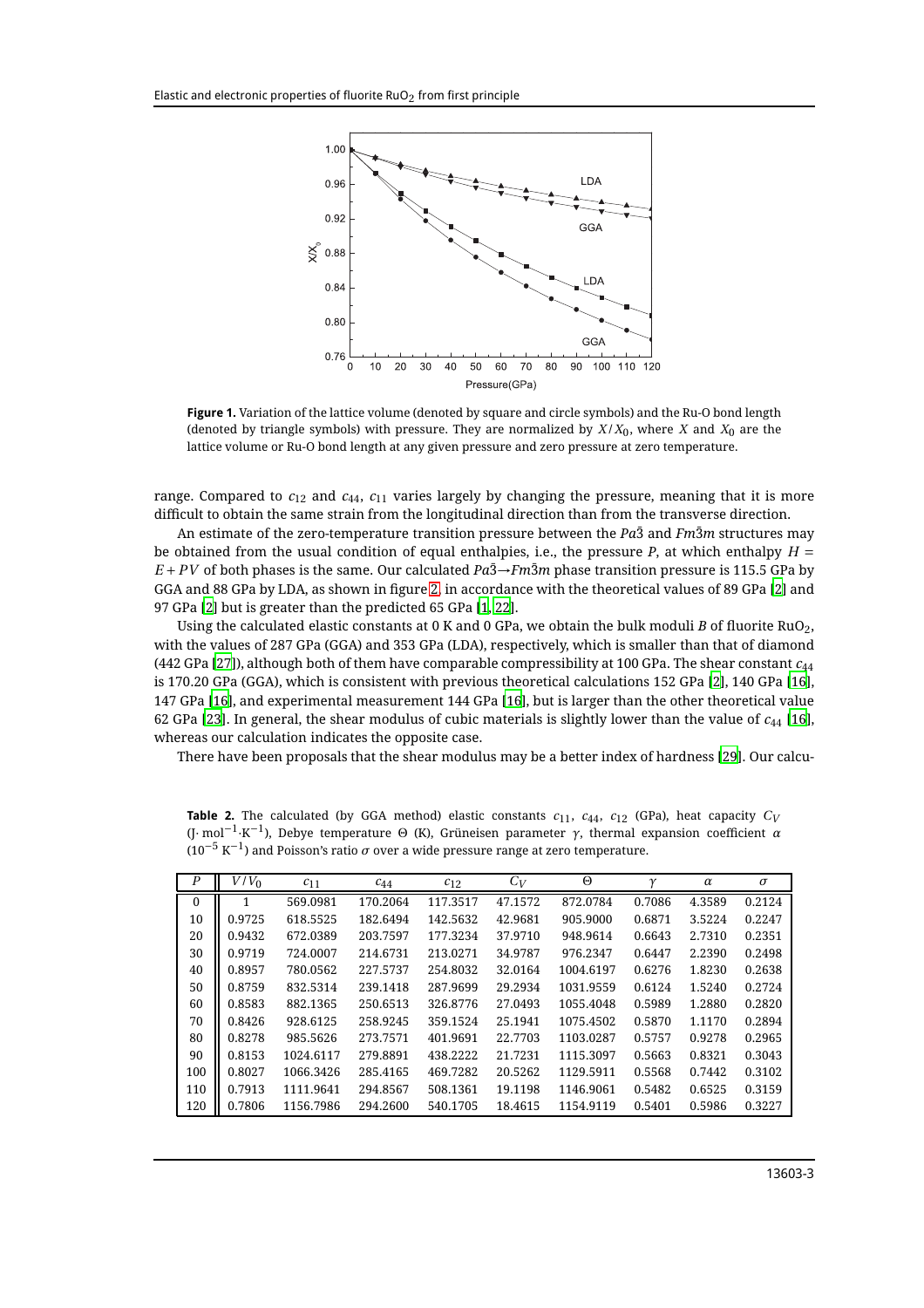lated values of *G*, 225.98 GPa by LDA and 198.16 GPa by GGA, are much greater than the theoretical values of 133 GPa [\[2](#page-6-1)] and 62 GPa [\[23](#page-7-11)]. Even so, the current results are still incomparable with those of diamond and *c*-BN, e.g., the recently calculated values for diamond are 550 GPa [\[30](#page-7-17)], 545 GPa [\[31](#page-7-18)], 518 GPa [\[31\]](#page-7-18), and 403 GPa for *c*-BN [\[30](#page-7-17)]. However, the current results are comparable to those of OsO<sub>2</sub> [\[31\]](#page-7-18) with val-uesof 250 GPa (LDA) and 223 GPa (GGA) ([\[15](#page-7-3)] suggests  $OsO<sub>2</sub>$  as a better candidate for a hard material since their calculations confirmed that the bulk modulus of  $OSO<sub>2</sub>$ , 452 GPa, is only smaller than that of diamond). Overall, it is reasonable to suggest that the fluorite  $RuO<sub>2</sub>$  is a potential ultra-incompressible material, consistent with the suggest superhard material from [\[2\]](#page-6-1).



<span id="page-3-0"></span>**Figure 2.** Enthalpy as a function of pressures for the  $Pa\bar{3}$  and  $Fm\bar{3}m$  phases of  $RuO<sub>2</sub>$ , (a) is the LDA results and (b) is GGA ones.



<span id="page-3-1"></span>**Figure 3.** Pressure dependences of mechanical quantities (by GGA method) under different pressures, *X* represents Bulk modulus *B*, Shear modulus *G*, Young's modulus *Y* , Lamé's coefficients *λ*.

In order to better understand the pressure responses of the mechanical behavior, we have studied the bulk modulus *B*, shear modulus *G*, Young's modulus *Y*, and Lamé's coefficients *λ* by increasing the pressure to 150 GPa. The Young's modulus *Y* and Lamé's coefficients *λ* are also essential for understanding the macroscopic mechanical properties of solids and for designing hard materials. Figure [3](#page-3-1) shows the most significant pressure dependence of *B* and the least significant pressure dependence of *G*. In contrast to *B*, the Lamé's coefficients *λ* increase slowly with pressure. Compared to Lamé's coefficients *λ*, the Young's modulus *Y* behaves much slower with the increase of pressure. At zero pressure, the relative magnitude of the four mechanical parameters in descending order is:  $Y > B > G > \lambda$ . However, the Lamé's coefficient *λ* is larger than *G* above nearly 30 GPa, and the *B* is larger than *Y* above nearly 150 GPa. The high *Y* and *B*, particularly at high pressures, also suggest that fluorite RuO<sub>2</sub> is a potential ultrahard material.

The value of the Poisson's ratio for covalent materials is small ( $\sigma$  = 0.1), whereas for ionic materials, a typical value of  $\sigma$  is 0.25 [\[32\]](#page-7-19). In our cases, the value of  $\sigma$  for RuO<sub>2</sub> varies from about 0.2124 to 0.3227, as shown in table [2,](#page-2-1) indicating a higher ionic and weaker covalent contribution to intra-atomic bonding. Besides, the typical relation between bulk and shear modulus is, respectively,  $G \approx 1.1B$  and  $G \approx 0.6B$ for covalent and ionic materials. In our cases, the calculated values of *G*/*B* are in the range of 0.7396 at 0 GPa to 0.3656 at 150 GPa, indicating that the ionic bonding is dominant for fluorite RuO<sub>2</sub>. To evaluate the material ductility or brittleness, Pugh et al. introduced the *B*/*G* ratio [\[33\]](#page-7-20): the material is brittle if the ratio is less than the critical value 1.75. Therefore, fluorite  $RuO<sub>2</sub>$  is brittle under ambient conditions since the *B*/*G* is only 1.35. However, the brittleness decreases (or ductility increases) when the pressure is increased and the *B*/*G* ratio rises to 2.4 when the pressure is up to 120 GPa.

The dependences of the Debye temperature Θ, heat capacity *C<sup>V</sup>* , Grüneisen parameter *γ*, thermal expansion coefficient *α*, and Poisson's ratio *σ* on the pressure are calculated. As shown in table [2,](#page-2-1) when the temperature keeps constant ( $T = 0$  K),  $\Theta$  and  $\sigma$  increase with increasing the pressure, whereas  $C_V$ ,  $\gamma$ , and *α* decrease. The five thermodynamic parameters show different pressure dependences within the range of  $0 \div 120$  GPa. It is obvious that the thermal expansion coefficient  $\alpha$  declines most significantly, corresponding to an 85% compression. The heat capacity *C<sup>V</sup>* and Grüneisen parameter *γ*, however, correspond to smaller compressions with 60% and 25%, respectively. The other two parameters, Debye temperature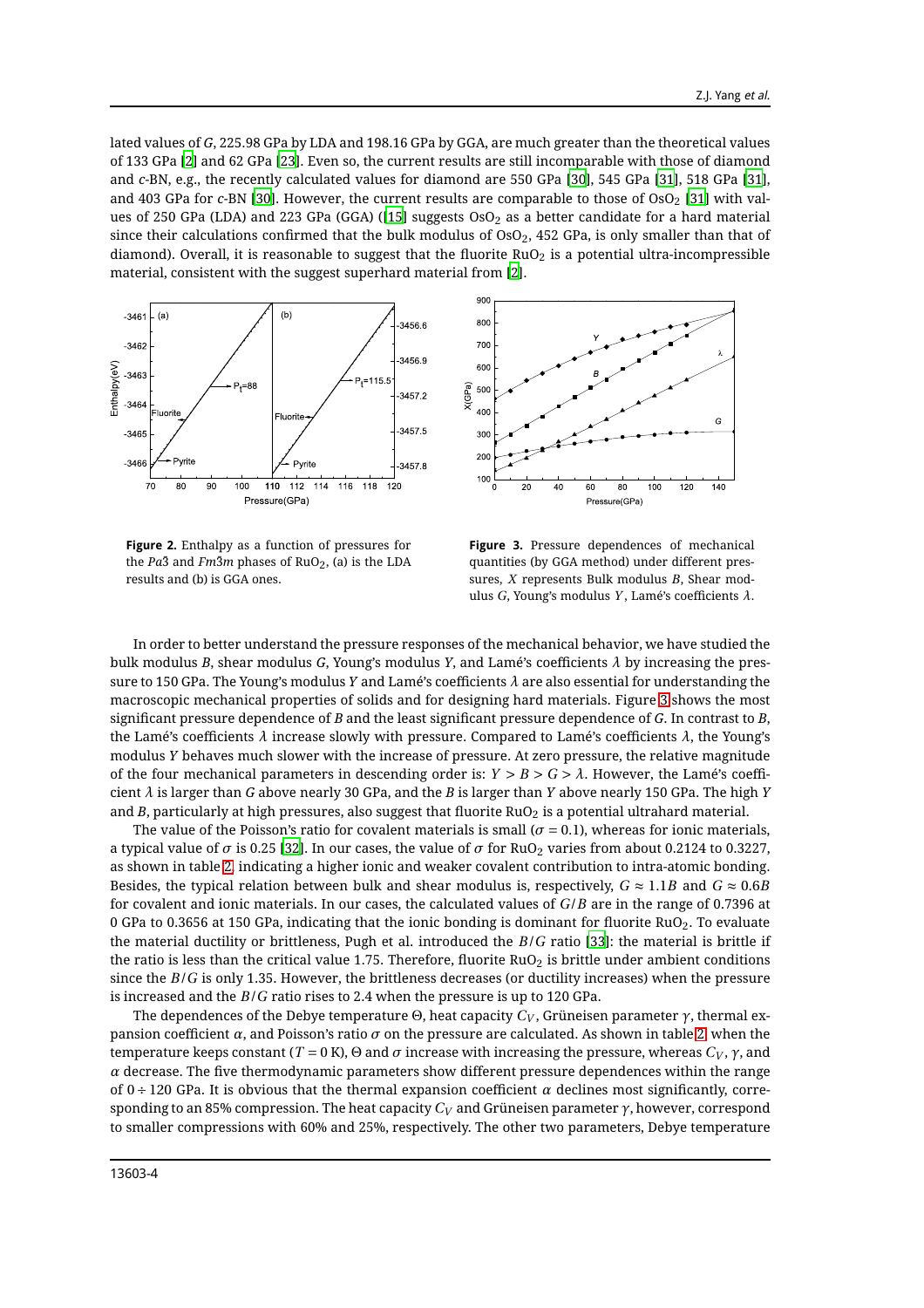Θ and Poisson's ratio *σ*, increase with the pressure with 32% and 52%, respectively. Moreover, all the five parameters have shown decreased dependences with increasing the pressure, indicating anharmonicity of the vibration. Therefore, it is necessary to further investigate the electronic energy band structure and density of states (DOS) to better understand the physical properties. Accordingly, we have made a systematic investigation of the fluorite  $RuO<sub>2</sub>$  at different pressures (0, 30, 60, 90 GPa) under 0 K, as shown in figures [4,](#page-4-0) [5,](#page-4-1) and [6.](#page-5-0)



<span id="page-4-0"></span>**Figure 4.** Energy band structure (by GGA method) along the high symmetry points in the Brillouin zone at the pressures of 0, 90 GPa is shown in (a) and the band gap *E*g as a function with the applied pressures is shown in (b).



<span id="page-4-1"></span>**Figure 5.** (Color online) Partial density of states (by GGA method) of O and Ru states under  $P = 0$ , 30, 60, 90 GPa.

Figure [4](#page-4-0) presents the pressure-induced energy level shift towards higher and lower regions. We can see that the applied pressure has a larger effect on the energy levels far away from the Fermi level than those in the vicinity of the Fermi level, indicating a stronger effect on the core level than on the valence level. From the energy band structure, we find that the top of the valence band occurs at *W* point and the bottom of the conduction band occurs at *L* point (slightly lower than *X* point by a value of 0.02 eV), implying that there exists an indirect gap with width of  $0.5175$  eV in fluorite RuO<sub>2</sub>. The calculated band gap at zero pressure is consistent with the other theoretical value (0.5 eV) [\[2](#page-6-1)], but is much smaller than those of diamond (4.15 eV) and *c*-BN (4.49 eV) [\[34](#page-7-21)]. Moreover, it is found that the band gap increases almost linearly with the pressure.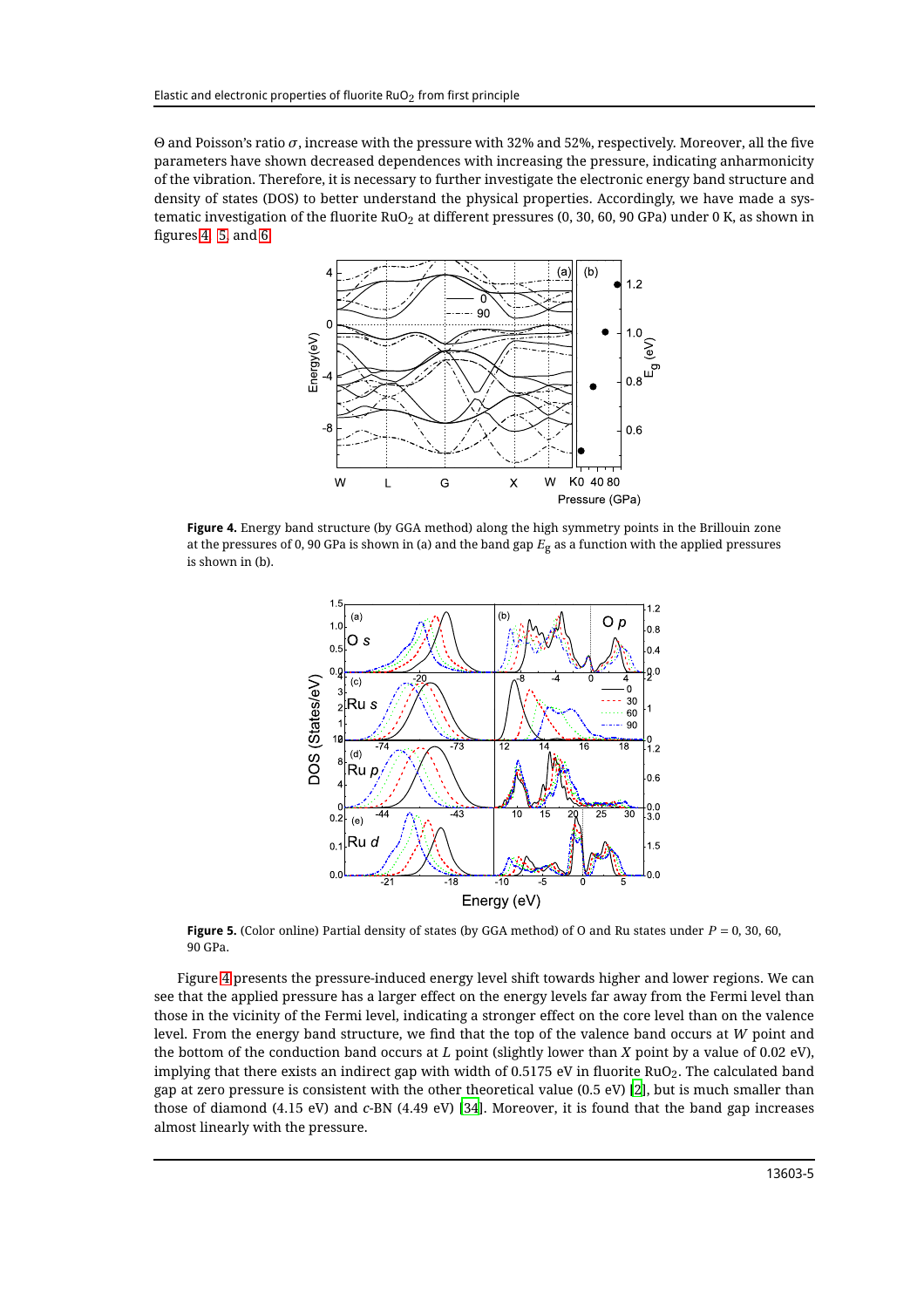

<span id="page-5-0"></span>**Figure 6.** (Color online) Total density of states (by GGA method) under  $P = 0$ , 30, 60, 90 GPa near the Fermi level.

In figures [5](#page-4-1) and [6,](#page-5-0) we plot the calculated DOS by GGA, where the Fermi energy is taken to be zero. From figure [5](#page-4-1) (a), the O 2*s* band center is at −18.5 eV, which is consistent with those in rutile [\[10](#page-7-22), [14](#page-7-2)] and CaCl<sub>2</sub>-type [\[14](#page-7-2)] RuO<sub>2</sub>. The valence band width is about 4 eV, which is much larger than those in rutile [\[14\]](#page-7-2) (2.5 eV) and CaCl<sub>2</sub>-type [\[14\]](#page-7-2) RuO<sub>2</sub> (1.4 eV). In figure [5](#page-4-1) (b), the calculated valence band width of O 2p is about 8 eV, which is slightly larger than that in rutile RuO<sub>2</sub> of 5.9 eV (using an extended linear augmented plane wave potential) and 6.8 eV (using linear-muffin-tin-orbital potential) [\[10\]](#page-7-22), but the present calcula-tion is consistent with that in rutile [\[14\]](#page-7-2) and CaCl<sub>2</sub>-type [\[14](#page-7-2)]  $RuO<sub>2</sub>$  with the same values of about 8.1 eV. Furthermore, the calculated conduction band width is 4 eV, which is far smaller than that of valence conduction.

The Ru *s* semi-core band, centered at −73.3 eV, displays larger relative intensity (3.6) and smaller width (1.2 eV) with respect to those in the conduction band with smaller relative intensity (1.9) and larger width (2.2 eV). The other Ru *s* electrons distribute mainly in the ranges of  $-21$  eV ÷  $-18$  eV,  $-8.6$  eV ÷ −1.6 eV, −1.5 eV ÷ 0.5 eV, have formed very weak peak with intensities less than 0.1, and thus could be ignored as compared with the peak far away from the Fermi level. In figure [5](#page-4-1) (d), the Ru *p* state locates at −43.5 eV in the valence band with width of 1.3 eV and distributes in the energy range of 6.3÷27.5 eV in the conduction band (corresponding to two sharp peaks centered at around 10 eV and 16 eV, respectively). The relative intensity of Ru *p* state in the valence band is far greater than that in conduction band, and the DOS distributed in the energy range −20÷5 eV is ignored due to their subtle relative intensities (below 0.12). The Ru 4*d* state, shown in figure [5](#page-4-1) (e), is distributed at −18.8 eV and around the Fermi level with widths of 2.3 eV and 12.0 eV, respectively. Moreover, the relative intensity of the inner valence band is considerably smaller than that in the outer valence band and in the conduction band.

The four sharp peaks of the total DOS within  $-7.5 \div 5$  eV originate from the strong hybridization between Ru 4*d* and O 2*p*, as seen in figure [6.](#page-5-0) The complete overlap of the Ru 4*d* and O 2*p* states from −8 eV to 4 eV indicates a strong covalent interaction between them, whereas the nonzero DOS value at Fermi level indicates a moderate metallic feature in its bonding state. Although there is a large hybridization between Ru 4*d* and O 2*p* states, the charge transfer from Ru to O is possible in the present case. By analyzing the Mulliken population results, it is found that the charge transfer from Ru to O is as numerous as about 1.01 electrons. Therefore, the bonding behavior between Ru-O has ionic contributions owing to charge transfer. In a word, the bonding behavior between the Ru-O is a combination of covalent, metallic and ionic contributions.

To emphasize the pressure dependence of the DOS, we have investigated the DOS under different pressures (30, 60, 90 GPa), as shown in figures [5](#page-4-1) and [6.](#page-5-0) It is clearly seen that the applied pressure causes the energy levels shifting towards both sides of the Fermi level and thus the energy band is broadened. Under a higher pressure, the energy level shift is decreased, implying the strong repulsion among the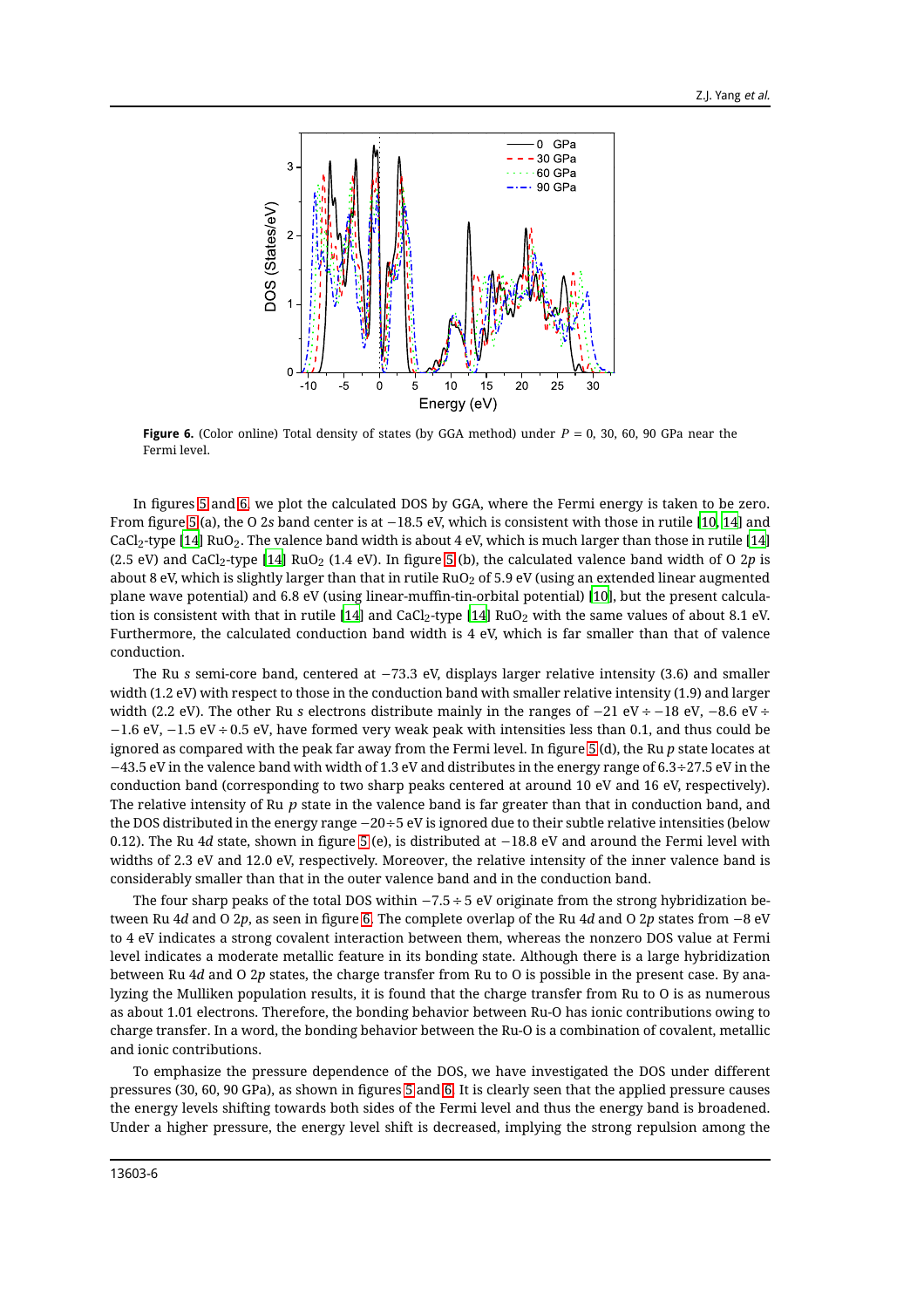core electrons. Meanwhile, in general, the relative intensity decreases with increasing the pressure. Accordingly, the relative shift in the lower energy space is always larger than those in the higher energy space, implying different bonding strength. The change of the DOS can be attributed to the charge transfer during lattice distortion. With the increase of pressure, a higher overlap of the wavefunction results in a stronger delocalization of electrons. Electrons transfer from the majority to minority spin band and form broader bands. The center changes and electrons become more localized when lattice distortion changes from negative to positive. The majority and minority bands move with respect to the Fermi level, which affects both the spin polarization ratio and magnetic properties. The current investigations reveal that the relative intensity of O *s* and *p* states decrease with the pressure both in the valence and conduction bands. However, the relative intensity of Ru *s* state keeps almost unchanged in the semi-core band and the main peak in the conduction band has been split into two peaks with the pressure. By analyzing Ru *p* state, we find that the relative intensity decreases slightly with the pressure in the whole valence band and in the higher-energy range from 12.5 eV to 25 eV, but increases with the pressure within 7.5 eV÷12.5 eV. Interestingly, there is observed an increase of the relative intensity of Ru *d* state with the pressure in the deeper-lying valence band, whereas the relative intensity of the other Ru *d* state decreases with the pressure, presenting opposite variation tendencies. The different intensity variation trends have unambiguously demonstrated that the applied pressure has induced various charge transfer tendencies.

#### **4. Conclusions**

The current investigations revealed that the fluorite  $RuO<sub>2</sub>$  is a potential ultrahard material. The elastic stability criteria show that the fluorite  $RuO<sub>2</sub>$  is elastic stable up to 120 GPa. The calculated Poisson's ratio and Debye temperature increase monotonously with the pressure. However, the heat capacity, Grüneisen parameter, and thermal expansion coefficient decrease with the pressure. An analysis based on Poisson's ratio,  $G/B$ , and DOS reveals that the bonding nature in  $RuO<sub>2</sub>$  is a combination of ionic, covalent and metallic contributions, which contributes to the hardness and fundamental properties. The energy band investigations found an energy gap between the top of the valence band and the bottom of the conduction band, and the gap seems to increase monotonously with the pressure. Moreover, the different intensity variation trends of DOS have unambiguously demonstrated that the applied pressure has caused various charge transfer tendencies.

#### **Acknowledgements**

We are thankful for financial support from the National Natural Science Foundation of China (Grant Nos: 10974139, 10964002, 11104247) and the Provincial Natural Science Foundation of Guizhou (Grant Nos: [2009]2066 and TZJF–2008–42), Hainan (Grant No: 110001), Chong Qing (Grant No: CSTCcstc2011jja90002) and Zhejiang (Grant No: Y201121807).

#### **References**

- <span id="page-6-0"></span>1. Hugosson H.W., Grechnev G.E., Ahjua R., Helmersson U., Sa L., Eriksson O., Phys. Rev. B, 2002, **66**, 174111; doi[:10.1103/PhysRevB.66.174111.](http://dx.doi.org/10.1103/PhysRevB.66.174111)
- <span id="page-6-1"></span>2. Tse J.S., Klug D.D., Uehara K., Li Z.Q., Phys. Rev. B, 2000, **61**, 10029; doi[:10.1103/PhysRevB.61.10029.](http://dx.doi.org/10.1103/PhysRevB.61.10029)
- <span id="page-6-2"></span>3. Haines J., Leger J.M., Shulte O., Science, 1996, **271**, 629; doi[:10.1126/science.271.5249.629.](http://dx.doi.org/10.1126/science.271.5249.629)
- <span id="page-6-3"></span>4. Aleksandrov I.V., Goncharov A.F., Zisman A.N., Stishov S.M., Zh. Eksp. Teor. Fiz., 1987, **93**, 680 (in Russian) [Sov. Phys. JETP, 1987, **66**, 384].
- <span id="page-6-4"></span>5. Haines J., Leger J.M., Phys. Rev. B, 1993, **48**, 13344; doi[:10.1103/PhysRevB.48.13344.](http://dx.doi.org/10.1103/PhysRevB.48.13344)
- <span id="page-6-5"></span>6. Rosenblum S.S., Weber W.H., Phys. Rev. B, 1997, **56**, 529; doi[:10.1103/PhysRevB.56.529.](http://dx.doi.org/10.1103/PhysRevB.56.529)
- <span id="page-6-6"></span>7. Yang Z.J., Guo Y.D., Wang G.C., Li J., Dai W., Liu J.C., Cheng X.L., Yang X.D., Chin. Phys. B, 2009, **18**, 4981; doi[:10.1088/1674-1056/18/11/061.](http://dx.doi.org/10.1088/1674-1056/18/11/061)
- <span id="page-6-7"></span>8. Glassford K.M., Chelikowsky J.R., Phys. Rev. B, 1993, **47**, 1732; doi[:10.1103/PhysRevB.47.1732.](http://dx.doi.org/10.1103/PhysRevB.47.1732)
- 9. Yang Z.J., Guo Y.D., Li J., Liu J.C., Dai W., Cheng X.L., Yang X.D., Chin. Phys. B, 2010, **19**, 077102; doi[:10.1088/1674-1056/19/7/077102.](http://dx.doi.org/10.1088/1674-1056/19/7/077102)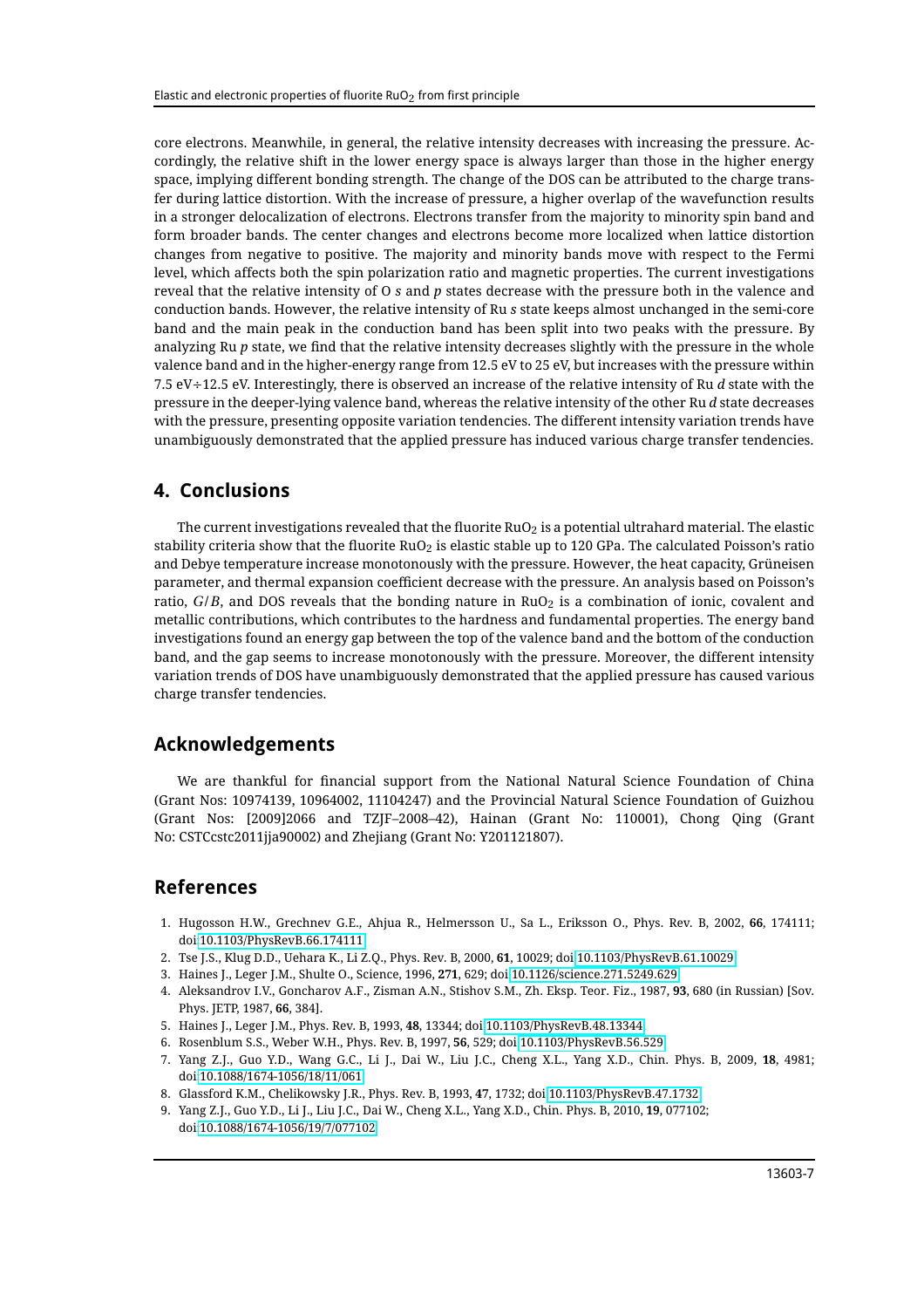- <span id="page-7-22"></span>10. Yavorsky B.Y., Krasovska O.V., Krasovskii E.E., Yaresko A.N., Antonov V.N., Physica B, 1996, **225**, 243; doi[:10.1016/0921-4526\(96\)00270-0.](http://dx.doi.org/10.1016/0921-4526(96)00270-0)
- <span id="page-7-0"></span>11. Glassford K.M., Chelikowsky J.R., Phys. Rev. B, 1994, **49**, 7107; doi[:10.1103/PhysRevB.49.7107.](http://dx.doi.org/10.1103/PhysRevB.49.7107)
- <span id="page-7-1"></span>12. De Almeida J.S.D., Ahuja R., Phys. Rev. B, 2006, **73**, 165102; doi[:10.1103/PhysRevB.73.165102.](http://dx.doi.org/10.1103/PhysRevB.73.165102)
- 13. Daniels R.R., Margaritondo G., Phys. Rev. B, 1984, **29**, 1813; doi[:10.1103/PhysRevB.29.1813.](http://dx.doi.org/10.1103/PhysRevB.29.1813)
- <span id="page-7-2"></span>14. Benyahia K., Nabi Z., Tadjer A., Khafi A., Physica B, 2003, **339**, 1; doi[:10.1016/S0921-4526\(03\)00417-4.](http://dx.doi.org/10.1016/S0921-4526(03)00417-4)
- <span id="page-7-3"></span>15. Lundin U., Fast L., Nordstrom L., Johansson B., Phys. Rev. B, 1998, **57**, 4979; doi[:10.1103/PhysRevB.57.4979.](http://dx.doi.org/10.1103/PhysRevB.57.4979)
- <span id="page-7-4"></span>16. Leger J.M., Djemia P., Ganot F., Haines J., Pdereira A.S., Jormada J.A.H., Appl. Phys. Lett., 2001, **79**, 2169; doi[:10.1063/1.1401786.](http://dx.doi.org/10.1063/1.1401786)
- <span id="page-7-5"></span>17. Payne M.C., Teter M.P., Allen D.C., Arias T.A., Joannopoulos J.D., Rev. Mod. Phys., 1992, **64**, 1045; doi[:10.1103/RevModPhys.64.1045.](http://dx.doi.org/10.1103/RevModPhys.64.1045)
- <span id="page-7-6"></span>18. Milman V., Winkler B., White A., Packard C.J., Payne M.C., Akhmatskaya E.V., Nobes R.H., Int. J. Quantum Chem., 2000, **77**, 895; doi[:10.1002/\(SICI\)1097-461X\(2000\)77:5<895::AID-QUA10>3.0.CO;2-C.](http://dx.doi.org/10.1002/(SICI)1097-461X(2000)77:5%3C895::AID-QUA10%3E3.0.CO;2-C)
- <span id="page-7-7"></span>19. Vanderbilt D., Phys. Rev. B, 1990, **41**, 7892; doi[:10.1103/PhysRevB.41.7892.](http://dx.doi.org/10.1103/PhysRevB.41.7892)
- <span id="page-7-8"></span>20. Hammer B., Hansen L.B., Norskov J.K., Phys. Rev. B, 1999, **59**, 7413; doi[:10.1103/PhysRevB.59.7413.](http://dx.doi.org/10.1103/PhysRevB.59.7413)
- <span id="page-7-9"></span>21. Murnaghan F.D., Proc. Natl. Acad. Sci. U.S.A., 1944, **30**, 244; doi[:10.1073/pnas.30.9.244.](http://dx.doi.org/10.1073/pnas.30.9.244)
- <span id="page-7-10"></span>22. Ahuja R., Rekhi S., Saxena S.K., Johansson B., J. Phys. Chem. Solids, 2001, **62**, 2035; doi[:10.1016/S0022-3697\(01\)00049-X.](http://dx.doi.org/10.1016/S0022-3697(01)00049-X)
- <span id="page-7-11"></span>23. Sekkal W., Zaoui A., J. Phys.: Condens. Matter, 2001, **13**, 3699; doi[:10.1088/0953-8984/13/16/301.](http://dx.doi.org/10.1088/0953-8984/13/16/301)
- <span id="page-7-12"></span>24. Swamy V., Muddle B.C., Phys. Rev. Lett., 2007, **98**, 035502; doi[:10.1103/PhysRevLett.98.035502.](http://dx.doi.org/10.1103/PhysRevLett.98.035502)
- <span id="page-7-13"></span>25. Zheng J.C., Phys. Rev. B, 2005, **72**, 052105; doi[:10.1103/PhysRevB.72.052105.](http://dx.doi.org/10.1103/PhysRevB.72.052105)
- 26. Knittle E., Wentzcovich R.M., Jeanloz R., Cohen M.L., Nature, 1989, **337**, 349; doi[:10.1038/337349a0.](http://dx.doi.org/10.1038/337349a0)
- <span id="page-7-14"></span>27. McSkimin H.J., Bond W.L., Phys. Rev., 1957, **105**, 116; doi[:10.1103/PhysRev.105.116.](http://dx.doi.org/10.1103/PhysRev.105.116)
- <span id="page-7-15"></span>28. Wang J.H., Yip S., Phillpot S., Wolf D., Phys. Rev. B, 1995, **52**, 12627; doi[:10.1103/PhysRevB.52.12627.](http://dx.doi.org/10.1103/PhysRevB.52.12627)
- <span id="page-7-16"></span>29. Teter D.M., MRS Bull., 1998, **23**, 1.
- <span id="page-7-17"></span>30. Liang Y.C., Zhang B., Phys. Rev. B, 2007, **76**, 132101; doi[:10.1103/PhysRevB.76.132101.](http://dx.doi.org/10.1103/PhysRevB.76.132101)
- <span id="page-7-18"></span>31. Fan C.Z., Zeng S.Y., Phys. Rev. B, 2006, **74**, 125118; doi[:10.1103/PhysRevB.74.125118.](http://dx.doi.org/10.1103/PhysRevB.74.125118)
- <span id="page-7-19"></span>32. Haines J., Leger J.M., Bocquillon G., Annu. Rev. Mater. Res., 2001, **31**, 1; doi[:10.1146/annurev.matsci.31.1.1.](http://dx.doi.org/10.1146/annurev.matsci.31.1.1)
- <span id="page-7-20"></span>33. Pugh S.F., Philos. Mag., 1954, **45**, 833.
- <span id="page-7-21"></span>34. Luo X.G., Guo X.J., Liu Z.Y., He J.L., Yu D.L., Xu B., Tian Y.J., Phys. Rev. B, 2007, **76**, 092107; doi[:10.1103/PhysRevB.76.092107.](http://dx.doi.org/10.1103/PhysRevB.76.092107)